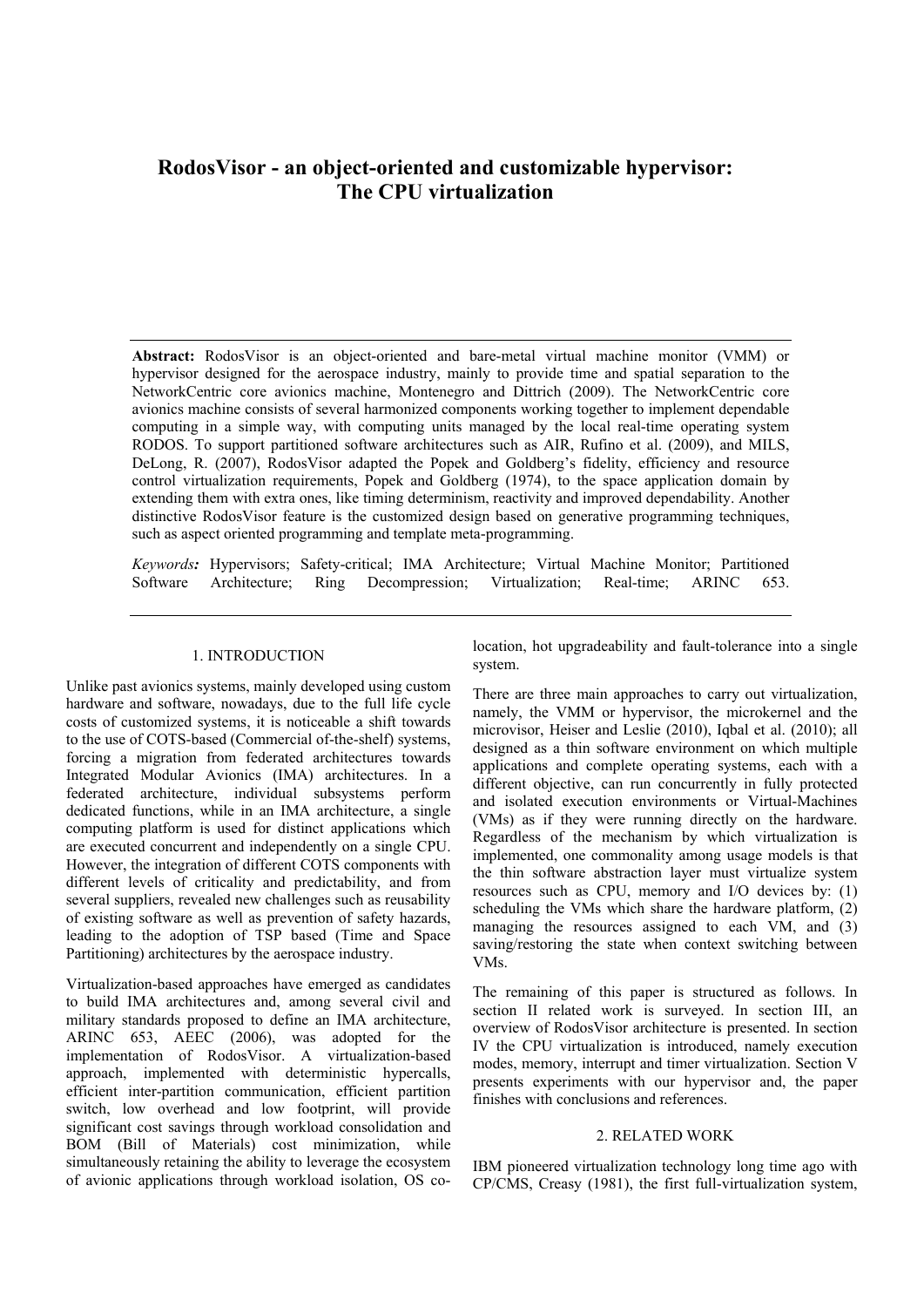to allow time-sharing a computer system among several operating systems. As mentioned above, virtualization requires a shift in thinking from physical to logical by treating IT physical resources as logical resources. When used in enterprise and on the desktop, it leverages load balancing, server consolidation, legacy code migration, cross platform interoperability and also security, Heiser (2008) (see Uhlig et al. (2005), for existing virtualization usage models).

To cope with the emerging trends in embedded systems such as increasing complexity and high demand for functional safety and security, as well as improved autonomy and usability, time-to-market pressure and determinism of operation and service, virtualization in embedded systems has been focused mainly on co-existence of a fixed set of vastly different operating systems (RTOS and GPOS), architectural abstraction and, increasingly security, see Rufino et al. (2009), Heiser (2008), Lei et al. (2008), Oikawa (2006), Aoyagi (2008), among others. Some of them, such as Rufino et al. (2009), Beltrame et al. (2010) and Crespo et al. (2009), are used in aerospace industry as they are ARINC-653 quasicompliant.

## 3. RODOSVISOR ARCHITECTURE

ARINC 653 avionics standard was specified to meet the requirements of safety-critical systems which require strictly deterministic periodic processing. As such, it specifies the essential services for space and time segregation that are fundamental to build IMA architectures. RodosVisor is a type 1, Goldberg (1972), or bare-metal hypervisor, supporting full and paravirtualization, alongside with real-time capabilities, and, able to execute several applications according to the IMA concept. Like Beltrame et al. (2010) and Crespo et al. (2009), RodosVisor is an ARINC-653 quasi-compliant hypervisor as it implements ARINC-653 services but it doesn't follow standard ARINC-653 APIs (Application Programming Interfaces). Some virtualization implementations such as Rufino et al. (2009), Lynx Secure, Linx (online), and VxWorks 653, VxWorks (online), claim to be ARINC-653 complaint. Unlike these hypervisors however, RodosVisor is nearly 100% object-oriented implemented and to the best of our knowledge, only NOVA, from Steinberg and Kaue (2010), follows the same approach. However, NOVA presents different objectives and only supports hardware-assisted virtualization.

Fig 1 presents Rodosvisor's system architecture. Central to this organization is the core layer supported by RodosVisor. It virtualizes all main hardware components, such as CPU, memory and I/O, to implement the partition concept. RodosVisor guarantees system integrity by isolating spatial and temporally each VM from one another into separate memory areas and pre-allocated time quantum for runtime activity, respectively. Doing so, partition's software of different criticalities can be executed concurrently on the same processor, as presented in the upper layer of Fig. 1:

- 1. GPOS partition: composed by a general purpose operating system and associated applications;
- 2. RTOS partition: consisting of a real-time operating system and associated tasks;

3. OSless partition: that is a bare-metal compiled application.

RodosVisor achieves partition and hardware platform transparency through two software layers, the PAL (Partition Abstract Layer) and CAL (Core Abstract Layer), respectively. PAL defines a set of hypercalls used by partitions to request RodosVisor core services, while CAL defines a set of function calls to provide hardware services to the RodosVisor core layer, i.e., providing portability across different processor-based platforms.



Fig. 1. Rodosvisor's system architecture supporting GPOS, RTOS and OSless partitions.

In order to integrate COTS components with different criticality in a virtualization-based IMA, the scheduling policy must provide desired real-time performance to the integrated system built from several VMs or partition subsystems. To be ARINC-653 compliant, at the hypervisor level, the main scheduling abstraction, the virtual CPUs (vCPUs), created for each partition, are scheduled in a strictly deterministic and periodic manner decided statically at system integration time.

The current tendency of SoC (System-on-Chip) along with FPGA's high integration and lower power consumption sparked a growing interest for CPU-based FPGA in space missions, and so, we chose a FPGA board as a platform for RodosVisor implementation and assessment tests. PowerPC was the chosen processor because it is a robust low power platform and also because Xilinx offers some space qualified FPGAs with built-in PowerPC core.

# 4. CPU VIRTUALIZATION

In order to impose spatial separation, RodosVisor provides an isolated virtual execution environment to each partition. As one of the consequences of running in a isolated execution environment is limited access to the processor resources, the challenge is how to present the execution environment for each VM as if it were the actual hardware with full access to it. From the various existing techniques, RodosVisor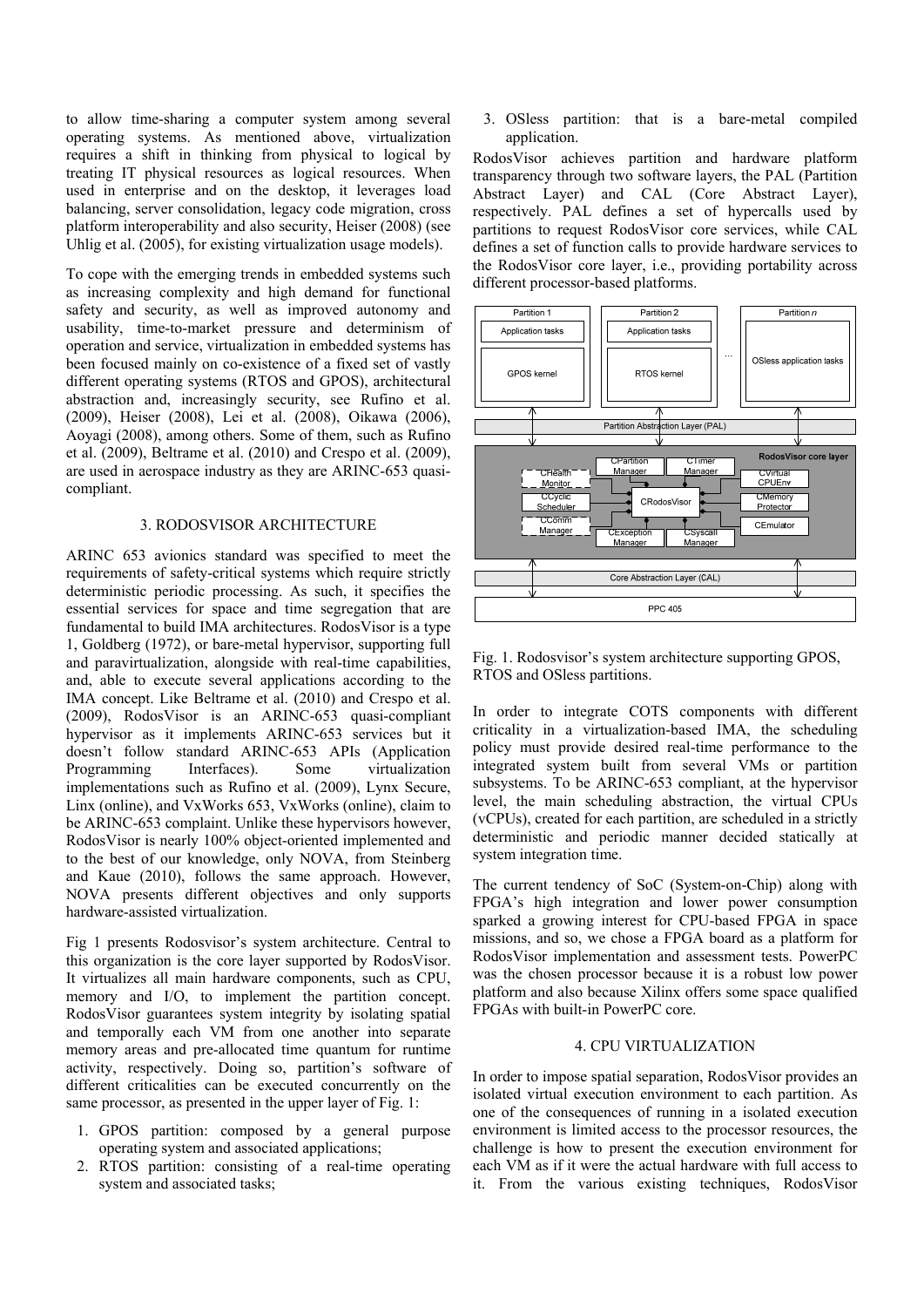implements full-virtualization, because it's advantageous in terms of compatibility and flexibility, and, paravirtualization, due to its lower virtualization overhead. The techniques used to virtualize execution modes, privileged level, timer and interrupt, are discussed in the following subsections.

# *4.1 Execution Modes Virtualization*

The PowerPC 405 (PPC405) has two execution modes: user and privileged. Only one of the two modes can be active at any time. If privileged mode is active, programs (i.e., privileged programs) can execute all instructions and access all registers. Instead, if user mode is active, programs (i.e., user programs) don't have access to the privileged feature set of the processor, thus, they can execute only a subset of all instructions and access only a subset of all registers. In user mode, the execution attempt of a privileged instruction is denied and an exception (i.e., a program exception) is generated instead. Other processors than PPC405 have a set of sensitive user mode instructions. These instructions, which change/expose privileged registers, must also be protected from a non-privileged execution mode in RodosVisor.

RodosVisor runs always in privileged mode, as only this mode provides complete control over the underlying hardware platform. This way it is able to manage and thus share the hardware platform among all VMs. On the other hand, each partition runs in user mode, but as execution environment of a vCPU expects full access to recourses, a mechanism must exist to provide, although indirectly, the lost functionality.

As the user mode execution of a privileged instruction generates an exception, this feature is used to catch attempts to execute privileged instructions from the VM, and then emulate their original functionality, as seen in Fig. 2.



Fig. 2. Trap-and-emulate scenario in RodosVisor.

If the cause of the exception is the execution of a privileged instruction while in user mode but the vCPU being in privileged mode, the faulting instruction is emulated. As the processor registers are mapped in a PPC405 vCPU structure, it is possible to know the current execution mode of a vCPU by keeping track of its machine state registers (MSRs). If the cause of the exception was not the execution of a privileged instruction or if the vCPU is in user mode, the exception is forwarded back, as is, to the VM. This method is also referred to as full-virtualization. That is to say, although the CPU is in user mode, if a vCPU is in privileged mode it is fed with the illusion that it is in fact in privileged mode (virtually-privileged mode). Each privileged instruction has a corresponding emulation routine which will be called by the exception handler within the faulting VM.

Paravirtualization, on the other hand, requires VMs to collaborate with RodosVisor through a set of hypercalls specified at design time. This approach, unlike fullvirtualization, requires the operating system, or partition code, to be modified but it is especially useful in architectures where full-virtualization is impossible or too demanding, as well as when extending the base functionality of a specific architecture. RodosVisor implements hypercalls through the user mode 'sc' instruction which generates a system call exception when executed, in a sequence of events similar to trap-and-emulate. When a system call exception is generated by the processor, the corresponding interrupt service routine is called (within RodosVisor's context). There, the state of the vCPU is saved and, if the vCPU is in privileged mode, the hypercall requested is executed, otherwise the vCPU can only be in user mode and the exception is forwarded back to the vCPU. Then, in either case, RodosVisor restores the vCPU, and execution of the VM is resumed.

# *4.2 Ring compression*

Most embedded processors, such as PPC405, provide only one unprivileged mode. In a simplistic approach, RodosVisor runs in the privileged mode (supervisor state) and VMs run in user mode (problem state). However if a VM runs a GPOS and respective applications, another intermediate mode is needed in order to isolate them from each other as in a nonvirtualized environment. This way, the guest GPOS kernel is isolated from its applications and RodosVisor is isolated from guest GPOSes. To do so, a similar strategy to those adopted by EmbeddedXEN, ISYS (2010), IXIV VMM, Aoyagi (2008), xLuna, Beltrame (2010), and Xen-on-ARM, Seo (2008), will be followed to split the problem state in two logical modes: guest GPOS kernel mode and application mode (Fig. 3).

In the PPC405 processor, the execution modes are controlled by MSR[PR] (i.e., the bit field PR of the Machine State Register). Additionally, to distinguish between user mode and kernel mode in the VM, the PPC405 takes advantage of MSR[IR] and MSR[DR] fields together with write/execution attribute bits found in the memory management unit, MMU.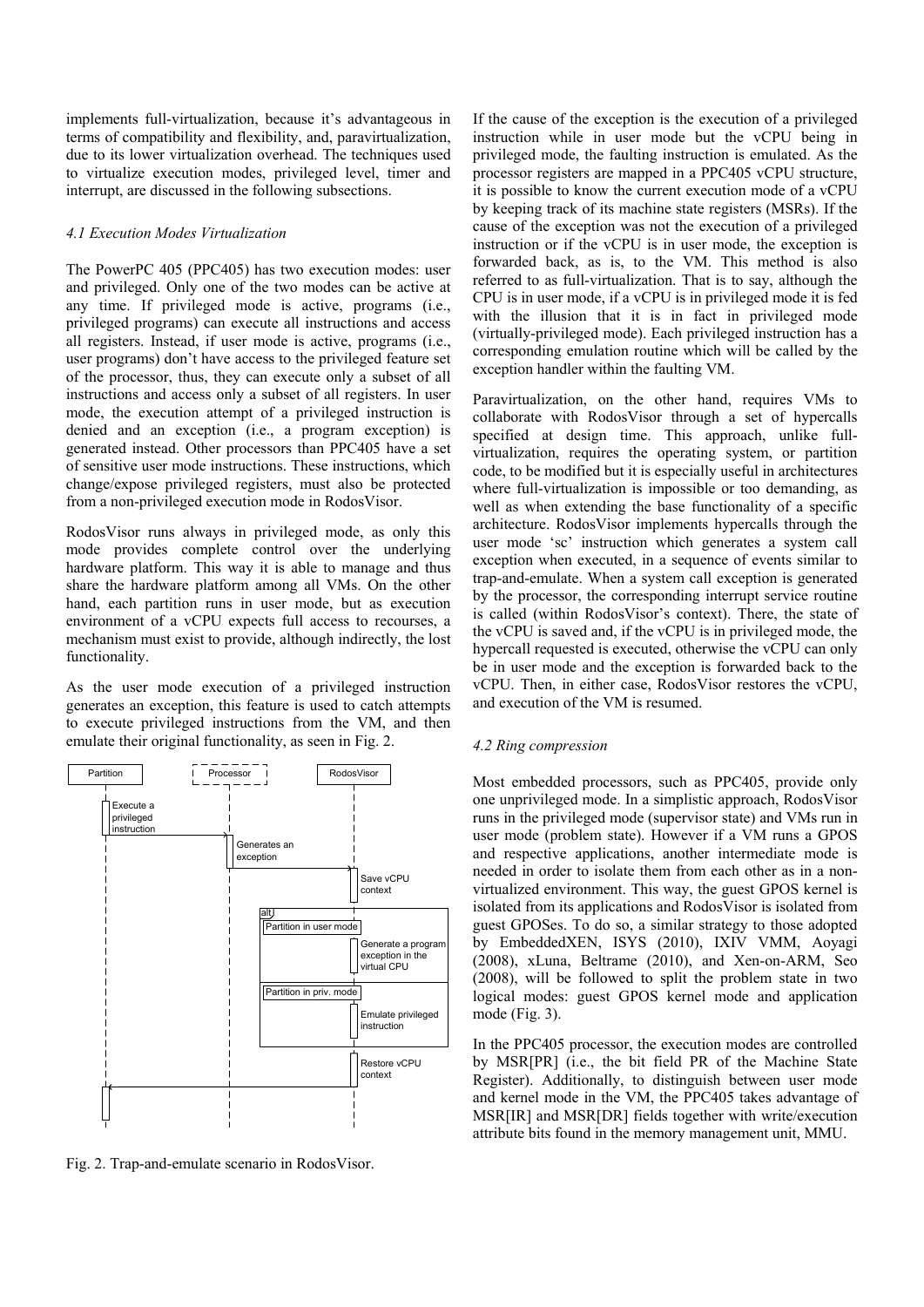

Fig. 3. Execution modes: native vs. RodosVisor.

A full implementation of ring compression in PPC405 takes advantage of its memory management mechanisms, but due lack of space it will not be detailed in this paper.

#### *4.3 Interrupt virtualization*

When a VM is running, any kind of interrupt, or exception, can occur. However, the destination of the interrupt can be RodosVisor or the VM itself. All interrupts are first handled by RodosVisor, and after dispatched to VMs accordingly, as presented in Fig. 4.



Fig. 4. RodosVisor default interrupt processing.

There are three classes of interrupts:

- 1. Real hardware interrupts which occur while a given VM is running and is intercepted by RodosVisor and handled bottom-up, i.e., from RodosVisor to guest OS;
- 2. Interrupts related to CPU state, such as trap and faults fired inside a VM that are handled top-down, i.e., from guest OS to RodosVisor and are delivered back to the running VM;
- 3. Virtual interrupts forward to those VMs containing the virtual devices.

By default unless changed at design time, RodosVisor doesn't discriminate between interrupts related to real-time activities and interrupts related to non real-time activities. Therefore, it intercepts and manages all hardware interrupts and delivers only virtual interrupts to the VMs. The interrupt will be delivered only to the running VM, or temporal separation would be lost. For all other VMs, the interrupt is enqueued, by setting the interrupt pending of the respective vCPU, so that it is handled when the VM resumes execution.

## *4.4 Timer virtualization*

The RodosVisor timer can be seen as a special case of interrupt. This is due to the fact that the timer is the heart of the system, i.e., it multiplexes the hardware resources among partitions, and inside these, among applications. In the case of RodosVisor this is especially true in order to maintain temporal isolation between partitions.



Fig. 5. RodosVisor virtual PIT state diagram.

As there are two levels of timing, RodosVisor level and partition level, two timers are required. As in other architectures PPC405 has just one PIT (Programmable Interval Timer), so RodosVisor implements a virtual timer to provide VM scheduling service as well as partially some VM inner timing services. In doing so, the internal timing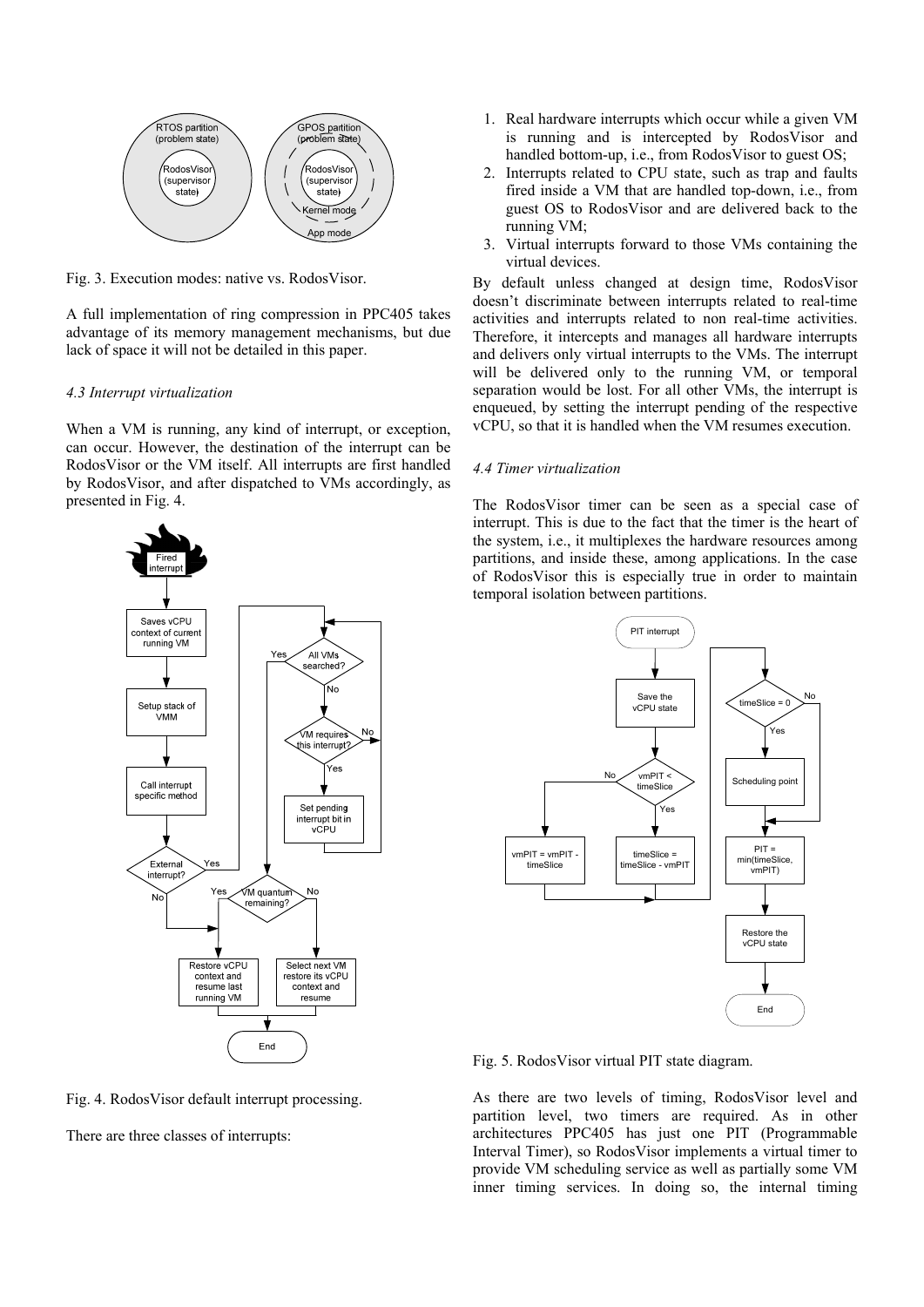resolutions (i.e., clock tick) of all VMs must be known before hand, i.e., at design time. This way, if the PIT of the running VM expires before the next scheduling point, the PIT of the processor is configured according to the VM, otherwise, it is configured with remaining time to the next scheduling point, as presented in Fig. 5.

This is the default RodosVisor virtual PIT approach that only raises virtual timer interrupts to the running VM, but how to handle interrupts to inactive VMs? Dispatching virtual interrupt to appropriated VMs immediately after hardware interrupt firing, preserves timely delivery of interrupts but can break the temporal separation due to context switching cost. For inactive VMs, RodosVisor ignores the fired interrupts and only implements a virtual tickless timekeeping mechanism based on TB (Time-Base) unit to measure the passage of time and keep track of the wall-clock time. Therefore, when a VM is rescheduled for execution, its internal clock tick and all timing-related data structures are recalibrated to account for the time elapsed since its previous CPU execution quantum.

# 4. EXPERIMENTS

To assess the virtualization overhead of RodosVisor, several experiment have been conducted. More specifically, these experiments have measured: (1) RodosVisor's context saving overhead; (2) privileged instructions decoding overhead; (3) virtual instruction drift; (4) virtual instruction total execution time; (5) virtual PIT interrupt latency; (6) VM's context saving overhead. In these experiments the mtpit (move to PIT) instruction is used.

To conduct the experiments RodosVisor runs only one OSless partition, executing the procedure seen in Fig. 6. For a better understanding of the experiment the following explanation will start from (a).

In (a) the timestamp before the (virtual) execution of mtpit is saved. Then, when mtpit is executed, a Program exception is generated within RodosVisor's context, which saves the virtual context and which after that saves the timestamp in (b) in a special register visible from virtual (i.e. user) mode. Subtracting (b) to (a), RodosVisor's context saving overhead is obtained.

After saving the context, and the timestamp in (b), RodosVisor's decodes the faulting instruction (i.e. mtpit) and then the timestamp in (c) is saved in another special register visible from virtual mode. Subtracting (c) to (b), RodosVisor's privileged instruction decoding overhead is obtained.

After decoding the privileged instruction, the corresponding emulation is called, and there, before the execution of the true mtpit, the timestamp in (d) is also recorded. Subtracting (d) to (a) the virtual mtpit drift is obtained; that is, the time it takes from the execution of mtpit in virtual mode to the actual modification of the PIT in real mode.



Fig. 6. Procedure used to assess RodosVisor's performance.

When the emulation routine completes and the virtual context restored, the system returns again to the virtual context. There, the timestamp in (e) is saved. Subtracting (a) to (e) the virtual mtpit total execution time is obtained.

Then, the VM returns from the interrupt and locks in a endless wait loop until the PIT expires again and a PIT interrupt is generated in RodosVisor's context, which redirects the interrupt to the VM, generating a virtual PIT interrupt. The VM, before saving the context records the timestamp in (f). With (f), (d) and period it is possible to determine the PIT interrupt latency through the formula:

$$
latency = (f) - ((d) + period).
$$

After saving the context, timestamp (g) is obtained. Subtracting (f) to (g) the virtual context saving overhead is obtained.

Finally the results are displayed; only raw data is presented, all calculations are made on a host computer. Because of this process's structure the first set of data is ignored, as well as the last set, if incomplete.

The results we obtained are summarized in Table I. With quantum of 42949672 CPU cycles 391 data sets were obtained and averaged using the arithmetic mean.